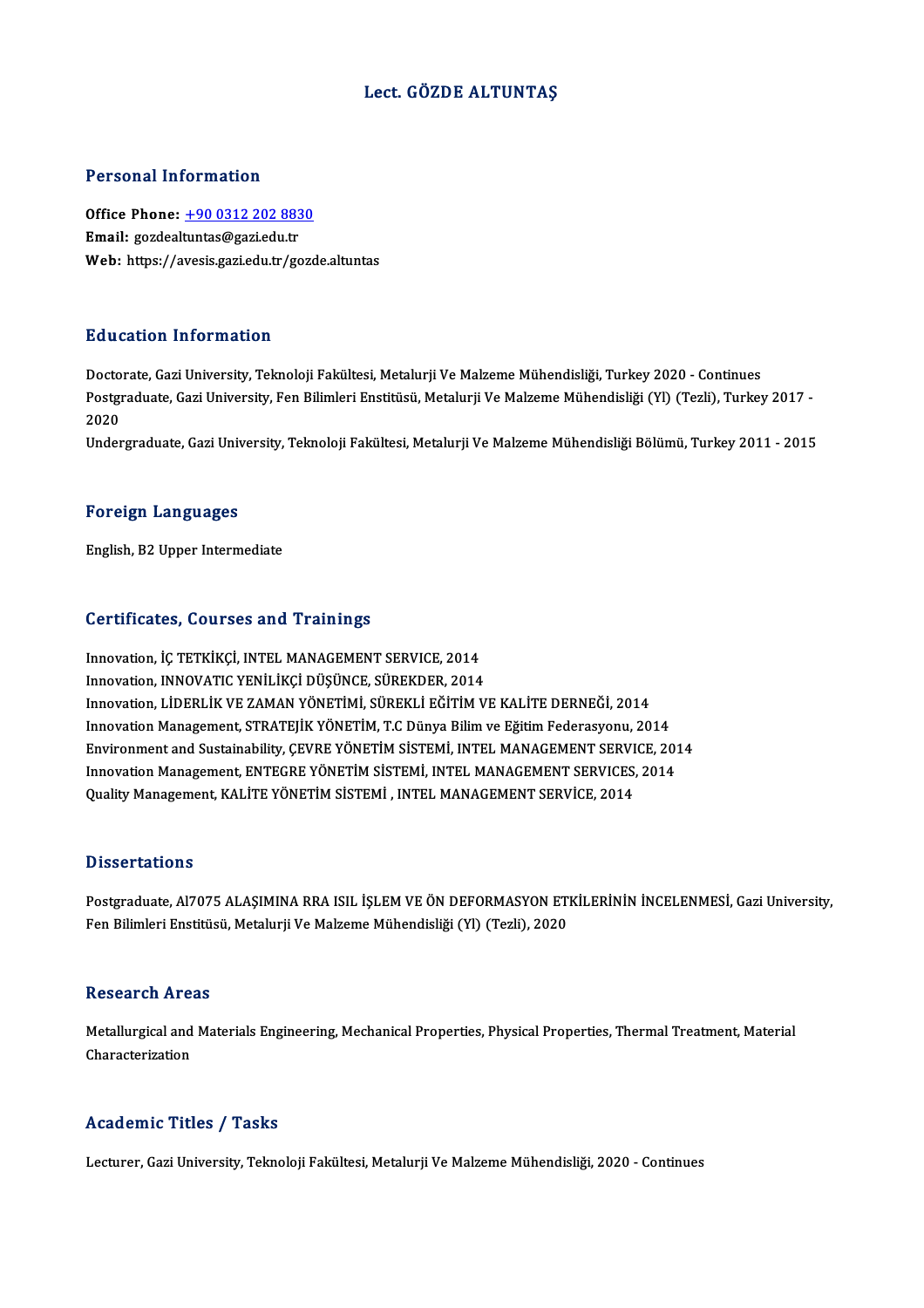## Articles Published in Journals That Entered SCI, SSCI and AHCI Indexes

rticles Published in Journals That Entered SCI, SSCI and AHCI Indexes<br>I. Characterization of Al-7075/T651 Alloy by RRA Heat Treatment and Different Pre-deformation<br>F<sup>efects</sup> Second<br>Charact<br>Effects Characterization of Al-7075/"<br>Effects<br>Altuntaş G., Altuntaş O., Bostan B.<br>TRANSACTIONS OF THE INDIAN

Effects<br>Altuntaş G., Altuntaş O., Bostan B.<br>TRANSACTIONS OF THE INDIAN INSTITUTE OF METALS, 2021 (Journal Indexed in SCI)

### Books&Book Chapters

OOks & Book Chapters<br>I. METALURJİ PERSPEKTİFİNDE 7075 AL ALAŞIMINA UYGULANAN RRA ISIL İŞLEMİNDEKİ SON<br>CELİSMELER METALURJİ<br>METALURJİ PI<br>GELİŞMELER<br>ALTINTAS C GELİŞMELER<br>ALTUNTAŞ G., BOSTAN B.

in: MALZEME TEKNOLOJİSİ VE TASARIM BİLİMLERİNE YENİ YAKLAŞIMLAR, Prof. Dr. Yusuf ŞAHİN Dr. Öğr. Üyesi Senai YALÇINKAYA, Editor, Güven Plus Grup A.Ş. Yayınları, İstanbul, pp.167-191, 2021

# senal ralçınkarı, Edilor, Güven Pius Grup A.ş. rayımarı, İslambul, pp.16.<br>Refereed Congress / Symposium Publications in Proceedings

efereed Congress / Symposium Publications in Proceedings<br>I. MİKRO ARK VE SERT ANOTLAMA İLE KAPLANMIŞ ALÜMİNYUM 7075<br>ALASIMININKARAKTERİZASYONU / CHARACTERIZATION OF ALUMINI TOCA CONGLOSSY SYMPOSIAM I ASHOACIONS IN TTOCCOANGO<br>MİKRO ARK VE SERT ANOTLAMA İLE KAPLANMIŞ ALÜMINYUM 7075<br>ALAŞIMININKARAKTERİZASYONU / CHARACTERIZATION OF ALUMINUM 7075 ALLOY COATED WITH MIKRO ARK VE SERT ANOTLAMA İLI<br>ALAŞIMININKARAKTERİZASYONU /<br>MICRO ARC AND HARD ANODIZING<br><sup>Varbabar C. Altuntas C. Bastar B</sup> ALAŞIMININKARAKTERİZASYO<br>MICRO ARC AND HARD ANODI<br>Yazbahar G., Altuntaş G., Bostan B.<br>1 HI HSLARARASI MÜHENDİSLİK

MICRO ARC AND HARD ANODIZING<br>Yazbahar G., Altuntaş G., Bostan B.<br>1. ULUSLARARASI MÜHENDİSLİK BİLİMLERİ VE MULTİDİSİPLİNER YAKLAŞIMLAR KONGRESİ, İstanbul, Turkey, 23<br>February 2021, np.260.272. Yazbahar G., Altuntaş G., Bos<br>1. ULUSLARARASI MÜHENDİ<br>February 2021, pp.369-373<br>Al7075 - Té51 Alsaumuna

February 2021, pp.369-373<br>II. Al7075 - T651 Alaşımına Uygulanan RRA Isıl İşlemine Ön Deformasyon Miktarı Etkilerinin February 2021, pp.369-373<br>Al7075 - T651 Alaşımına Uygulanan RRA Isıl İşlemine Ön Deformasyon Miktarı Etkilerinin<br>İncelenmesi / Investigation of the Effects of the Amount of Pre-Deformation on the RRA Heat<br>Treatment Annlied Al7075 - T651 Alaşımına Uygulanan RRA Is<br>İncelenmesi / Investigation of the Effects of<br>Treatment Applied to Al7075 - T651 Alloy<br>Altuntes C. Altuntes O. Bestan B İncelenmesi / Investigation o<br>Treatment Applied to Al7075<br>Altuntaş G., Altuntaş O., Bostan B.<br>2. Uluslararası TürkDünyası Müh

Treatment Applied to Al7075 - T651 Alloy<br>Altuntaş G., Altuntaş O., Bostan B.<br>2. Uluslararası TürkDünyası Mühendislik ve Fen Bilimleri Kongresi, Antalya, Turkey, 07 November 2019, vol.2,<br>nn 593 599 Altuntaş G., *I*<br>2. Uluslarara<br>pp.583-588<br>Ter**M**etalus

pp.583-588<br>III. TozMetalurjisi Yöntemiyle Üretilen AA2014-Al4C3 Metal MatriksliKompozitlerin Mikroyapı-Sertlik İlişkisine Yaşlandırma Isıl İşlemininEtkilerinin Araştırılması / Investigation of Effects of Aging Heat TozMetalurjisi Yöntemiyle Üretilen AA2014-Al4C3 Metal MatriksliKompozitlerin Mikroyapı-Sertli<br>İlişkisine Yaşlandırma Isıl İşlemininEtkilerinin Araştırılması / Investigation of Effects of Aging H<br>Treatment on Microstructure Ilişkisine Yaşlandırma Isıl İşlemininEtkile<br>Treatment on Microstructure-Hardness R<br>Produced by Powder Metallurgy Method<br>Altuntes C. Altuntes O. Gürel A. Bestan B Treatment on Microstructure-Hardne<br>Produced by Powder Metallurgy Meth<br>Altuntaş G., Altuntaş O., Güral A., Bostan B.<br>W. International Sumnesium on Multidisci Produced by Powder Metallurgy Method<br>Altuntaş G., Altuntaş O., Güral A., Bostan B.<br>IV. International Symposium on Multidisciplinary Studies, Paris, France, 27 April 2018, pp.115-124

### Supported Projects

Altuntaş G., Bostan B., Project Supported by Higher Education Institutions, Al 7075 Alaşımına RRA Isıl İslem ve Ön Deformasyon Etkilerinin İncelenmesi, 2019 - 2021

### Awards

Altuntaş G., BÖLÜM BİRİNCİLİĞİ, Gazi Üniversitesi Teknoloji Fakültesi, June 2015

### Non Academic Experience